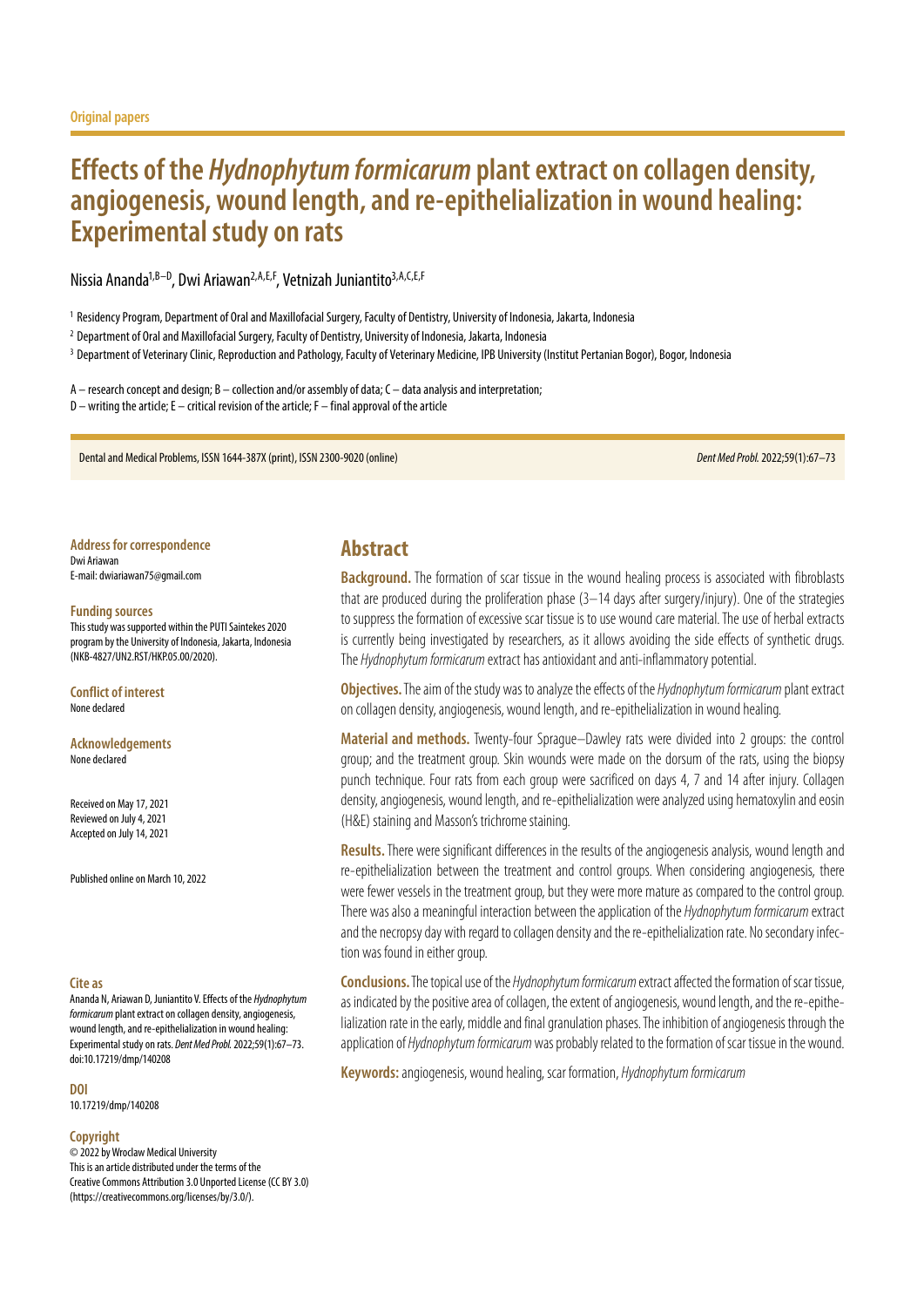## **Introduction**

Oral and maxillofacial surgeons often treat patients with skin wounds; the occurrence of these wounds activates the wound healing process. Wound healing is a process of restoration of the anatomical and physiological integrity of the injured tissues that consists of several phases (hemostasis, inflammation, proliferation, and remodeling).<sup>1,2</sup> Scar tissue that forms during the wound healing process is indeed a common complication. Hypertrophic scar tissue results in skin deformity, malfunctioning and psychological distress.<sup>3</sup>

During the inflammation phase, macrophages release cytokines and growth factors that attract fibroblasts to the wounded area. The proliferation phase starts on the 3<sup>rd</sup> day after injury and is marked by the presence of fibroblasts.<sup>1</sup> Fibroblast activities include the production of collagen, the induction of angiogenesis and the contraction of wounds, as well as the facilitation of re-epithelialization, which leads to the formation of hypertrophic scar tissue if it happens excessively.<sup>4</sup>

Many strategies have been used to reduce excessive scar tissue, including the use of herbal agents.<sup>5</sup> People tend to use herbal medicines to avoid the side effects of synthetic drugs, chiefly in developing countries.<sup>6</sup> *Hydnophytum formicarum* is one of many medicinal plants known to Southeast Asian people. The tuber part of this plant is believed to cure various diseases. In addition, it is generally accepted that *Hydnophytum formicarum* has a significant anti-inflammatory effect that inhibits scar formation.7,8 Thus, this study aimed to collect baseline data and analyze the effects of *Hydnophytum formicarum* on collagen density, angiogenesis, wound length, and the re-epithelialization rate as an indicator of scar formation in the early, middle and late proliferation phases.

## **Material and methods**

This research was conducted at the Faculty of Medicine of the University of Indonesia, Jakarta, and the Faculty of Veterinary Medicine of the IPB University (Institut Pertanian Bogor), Bogor, Indonesia, from August until November 2020.

### *Hydnophytum formicarum* **extract**

The *Hydnophytum formicarum* plants were cleaned, dried and macerated using ethanol. The separation of ethanol and the active compound of the extract was accomplished by applying the rotary evaporator technique. The density and percentage of the active compound were determined.

#### **Rats**

Twenty-four 8-week-old Sprague–Dawley rats with a body weight of 200–300 g were used in this study. The rats were randomly divided into 2 groups: the control group; and the treatment group. The rats were kept in accordance with the applicable standards in animal cages in the animal research facilities of the Indonesian Medical Education and Research Institute (IMERI), Faculty of Medicine, University of Indonesia. The experiment was approved by the Ethics Committee of the Faculty of Medicine, University of Indonesia (protocol No. 20-07-0783), as well as Dr. Cipto Mangunkusumo National Central Public Hospital, Jakarta, Indonesia.

### **Wound model**

Anesthesia was performed with an intraperitoneal injection of a ketamine/xylazine solution. Circular, fullthickness skin wounds of a diameter of 8 mm were made in the dorsum of the rats with punch biopsy tools. Wound dressing changes were carried out every day and in the treatment group, the *Hydnophytum formicarum* extract was applied topically on the wounds. Four rats from each group were anesthetized and sacrificed on days 4, 7 and 14, using the exsanguination technique. No antibiotics or analgesics were used in this study.

### **Wound healing observation**

The wound areas were resected and fixated in 10% formalin. Histopathological observations were carried out using hematoxylin and eosin (H&E) staining and Masson's trichrome staining. Quantitative analyses of collagen density, angiogenesis, wound length, and re-epithelialization were performed using the ImageJ software ([https://imagej.nih.gov/ij/index.html\)](https://imagej.nih.gov/ij/index.html).

The appearance of collagen density areas in Masson's trichrome staining is characterized by a bluish color in thick, wavy and having transverse fibers cytoplasm without the nucleus. The collagen density area [mm<sup>2</sup>] was measured as the total area of collagen in relation to the total wound area in 6 regions. The image of angiogenesis which emerges from H&E staining is in the form of purple endothelial cells and red-colored erythrocytes. The total number of blood vessels found in the 6 regions was used as a measurement of angiogenesis. Wound length [mm] was determined by measuring the distance between both edges of the wound, based on the H&E staining examination. The re-epithelialization rate was calculated using the following equation (Equation 1):

re-epithelialization rate = 
$$
\frac{S_t}{S_0}
$$
 × 100% (1)

where:

 $S_t$  – residual wound area at the indicated time; and  $S_0$  – initial wound area.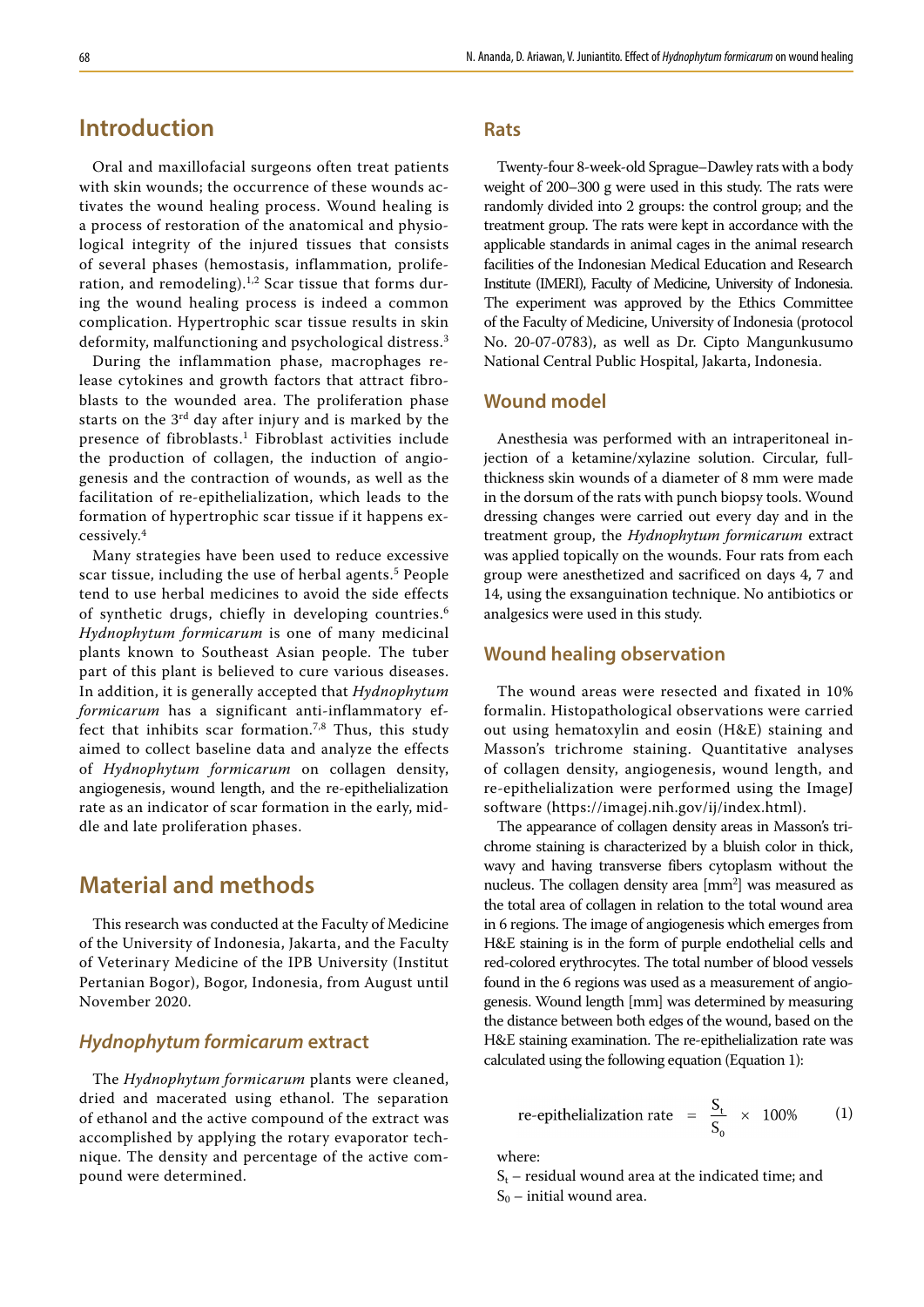### **Statistical analysis**

The data was statistically analyzed using the IBM SPSS Statistics for Windows software, v. 26.0 (IBM Corp., Armonk, USA). The normality of data distribution was tested using the Shapiro–Wilk test, and the parametric two-way analysis of variance (ANOVA) was performed to compare differences between the groups and the necropsy days.

## **Results**

The values for collagen density, angiogenesis, wound length, and the re-epithelialization rate are presented in Table 1. Generally, the average values of collagen density and the mean re-epithelialization rates in both the control and treatment groups increased from the early to late proliferation phases, while wound length decreased. The average angiogenesis values in both the control and treatment groups peaked in the middle proliferation phase (Fig. 1).

The Shapiro–Wilk test showed normally distributed data ( $p > 0.05$ ). The two-way ANOVA with Tukey's post hoc honestly significant difference (HSD) test was used to compare the wound healing variables (collagen density, angiogenesis, wound length, and the re-epithelialization rate) between the groups and the necropsy days, as presented in Table 2 and Table 3.

Table 1. Collagen density, angiogenesis, wound length, and the re-epithelialization rate in the study groups on different necropsy days

| Variable                                            | Control group   |                   |                   | Treatment group  |                   |                 |
|-----------------------------------------------------|-----------------|-------------------|-------------------|------------------|-------------------|-----------------|
|                                                     | day 4           | day 7             | day 14            | day 4            | day 7             | day 14          |
| Collagen density area<br>$\left[\text{mm}^2\right]$ | $0.04 \pm 0.03$ | $0.10 + 0.05$     | $0.29 + 0.33$     | $0.04 + 0.01$    | $0.13 + 0.07$     | $0.19 \pm 0.02$ |
| Angiogenesis<br>(n)                                 | $46.75 + 12.97$ | $70.50 + 15.02$   | $41.00 \pm 23.65$ | $11.75 + 7.13$   | $40.25 + 16.21$   | $19.00 + 7.43$  |
| Wound length<br>[mm]                                | $9.66 \pm 2.62$ | $6.24 \pm 3.02$   | $2.18 + 4.23$     | $12.73 \pm 4.96$ | $9.62 + 2.36$     | $7.27 \pm 2.83$ |
| Re-epithelization rate<br>$[%]$                     | $0.38 + 0.49$   | $18.61 \pm 11.35$ | 84.84 ±30.31      | $2.27 \pm 1.63$  | $14.59 \pm 10.29$ | $36.25 + 16.09$ |

Data presented as mean ± standard deviation (*M* ±*SD*). *n* – total number of blood vessels.



Fig. 1. Line graphs showing collagen density, angiogenesis, wound length, and the re-epithelialization rate in the study groups on different necropsy days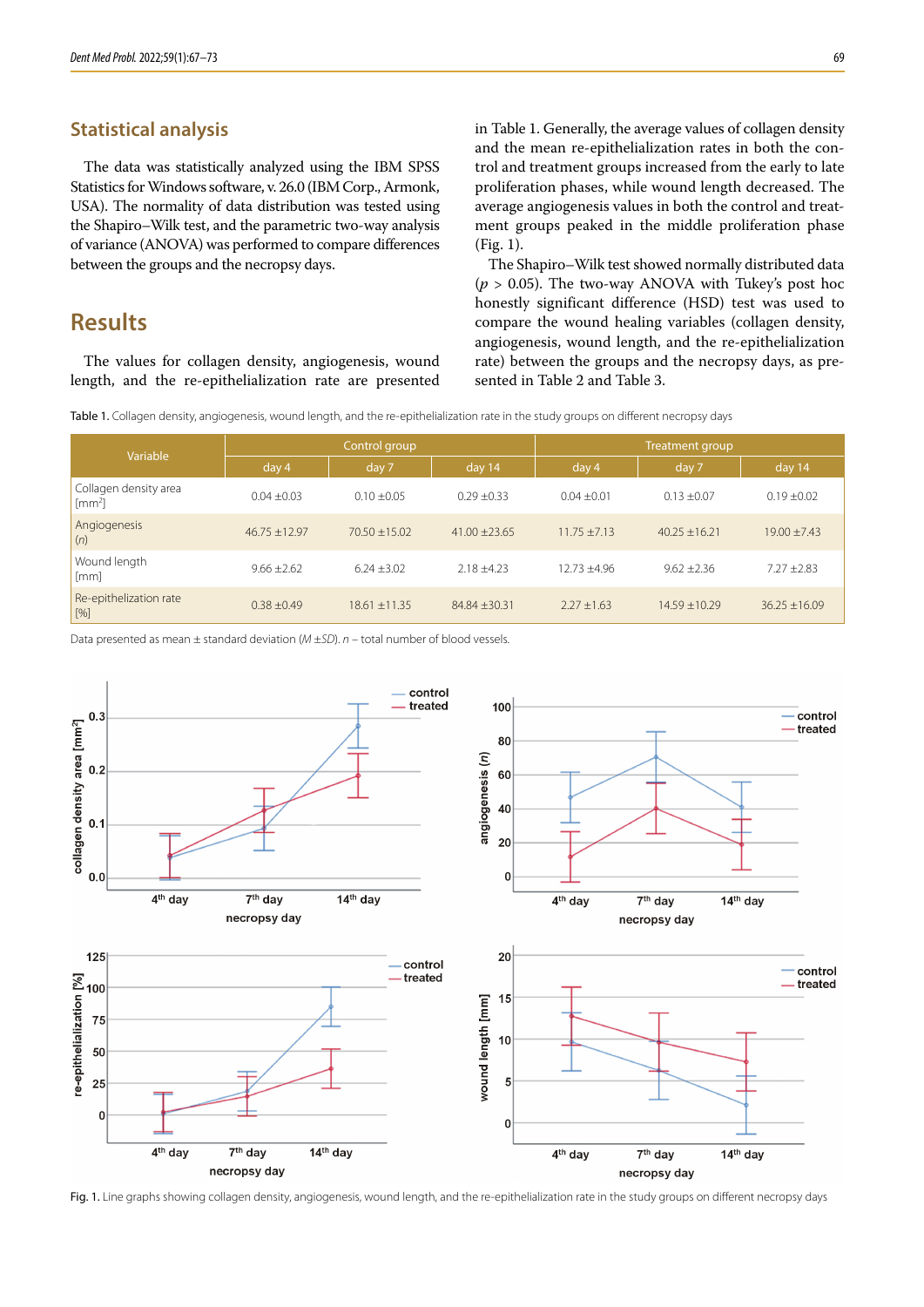Table 2. Results of the two-way ANOVA with regard to differences in collagen density, angiogenesis, wound length, and the re-epithelialization rate between the groups and the associated necropsy days

| Variable            | Comparison                          | F                    | p-value  |          |
|---------------------|-------------------------------------|----------------------|----------|----------|
| Collagen<br>density | groups                              | control<br>treatment | 1.201    | 0.288    |
|                     |                                     | $\overline{4}$       |          |          |
|                     | necropsy days                       | $\overline{7}$       | 47.359   | $0.000*$ |
|                     |                                     | 14                   |          |          |
|                     | interaction test group-necropsy day | 5.159                | $0.017*$ |          |
|                     |                                     | control              |          | $0.000*$ |
|                     | groups                              | treatment            | 23.026   |          |
|                     |                                     | $\overline{4}$       |          | $0.003*$ |
| Angiogenesis        | necropsy days                       | $\overline{7}$       | 8.028    |          |
|                     |                                     | 14                   |          |          |
|                     | interaction test group-necropsy day | 0.393                | 0.681    |          |
|                     |                                     | control              | 7.473    | $0.014*$ |
|                     | groups                              | treatment            |          |          |
| Wound length        |                                     | $\overline{4}$       |          | $0.006*$ |
|                     | necropsy days                       | $\overline{7}$       | 7.035    |          |
|                     |                                     | 14                   |          |          |
|                     | interaction test group-necropsy day | 0.211                | 0.812    |          |
|                     | groups                              | control              | 23.026   | $0.014*$ |
|                     |                                     | treatment            |          |          |
| Re-epithelization   |                                     | 4                    |          |          |
| rate                | necropsy days                       | 7                    | 8.028    | $0.000*$ |
|                     |                                     | 14                   |          |          |
|                     | interaction test group-necropsy day | 0.393                | $0.008*$ |          |

\* statistically significant.

Table 3. Results of Tukey's post hoc HSD test with regard to differences in collagen density, angiogenesis, wound length, and the re-epithelialization rate between different necropsy days

| Variable               | Necropsy days | $p$ -value |  |
|------------------------|---------------|------------|--|
|                        | $4 - 7$       | $0.009*$   |  |
| Collagen density       | $4 - 14$      | $0.000*$   |  |
|                        | $7 - 14$      | $0.000*$   |  |
|                        | $4 - 7$       | $0.007*$   |  |
| Angiogenesis           | $4 - 14$      | 0.994      |  |
|                        | $7 - 14$      | $0.008*$   |  |
|                        | $4 - 7$       | 0.151      |  |
| Wound length           | $4 - 14$      | $0.000*$   |  |
|                        | $7 - 14$      | $0.000*$   |  |
|                        | $4 - 7$       | 0.173      |  |
| Re-epithelization rate | $4 - 14$      | $0.004*$   |  |
|                        | $7 - 14$      | 0.176      |  |

\* statistically significant.

### **Collagen density**

The smallest average area of collagen density was in the control group on necropsy day  $4(0.04 \pm 0.03 \text{ mm}^2)$ , while the largest average area was in the control group

on necropsy day  $14(0.29 \pm 0.33 \text{ mm}^2)$ . The two-way ANOVA revealed a statistically significant difference between all necropsy days. In addition, there was a statistically significant interaction between the study group and the necropsy day, influencing the average area of collagen density.

#### **Angiogenesis**

In terms of angiogenesis, it was found that the average number of blood vessels in the treatment group was lower than in the control group on all necropsy days. The peak in the control group was on necropsy day  $7(40.25 \pm 16.21)$ . Furthermore, the multivariate analysis showed that there were significant differences in the average number of blood vessels between the treatment group and the control group, and between the necropsy days.

### **Wound length**

The shortest average wound length was found in the control group on necropsy day 14 (2.18 ±4.23 mm), while the longest was found in the treatment group on necropsy day  $4$  (12.73  $\pm 4.96$  mm). The multivariate analysis revealed that there were significant differences in the average wound length between the treatment group and the control group, and between the necropsy days.

### **Re-epithelialization rate**

The lowest average re-epithelialization rate was found in the control group on necropsy day  $4$  (0.38  $\pm$ 0.49%), while the highest average re-epithelialization rate was found in the control group on necropsy day  $14$   $(84.84 \pm 30.31\%)$ . The two-way ANOVA showed that there was a statistically significant interaction between the study group and the necropsy day, influencing the average value of the re-epithelialization rate.

## **Discussion**

This study found that the collagen density area, angiogenesis (the number of blood vessels), wound length, and the level of re-epithelialization were significantly different on different necropsy days. The values for collagen density and the re-epithelialization rate increased with time, which was influenced by the increased fibroblast activity required for wound healing in the granulation phase. Meanwhile, the length of the wound tended to decrease, reflecting that the longer a wound undergoes the wound healing process, the shorter the wound length is because of the wound contraction process. The angiogenesis value was at its highest on necropsy day 7, indicating the commencement of angiogenesis in the initial proliferation phase and its continuous rise in the middle proliferation phase until it attained its peak and started to decrease in order to prevent excessive scarring.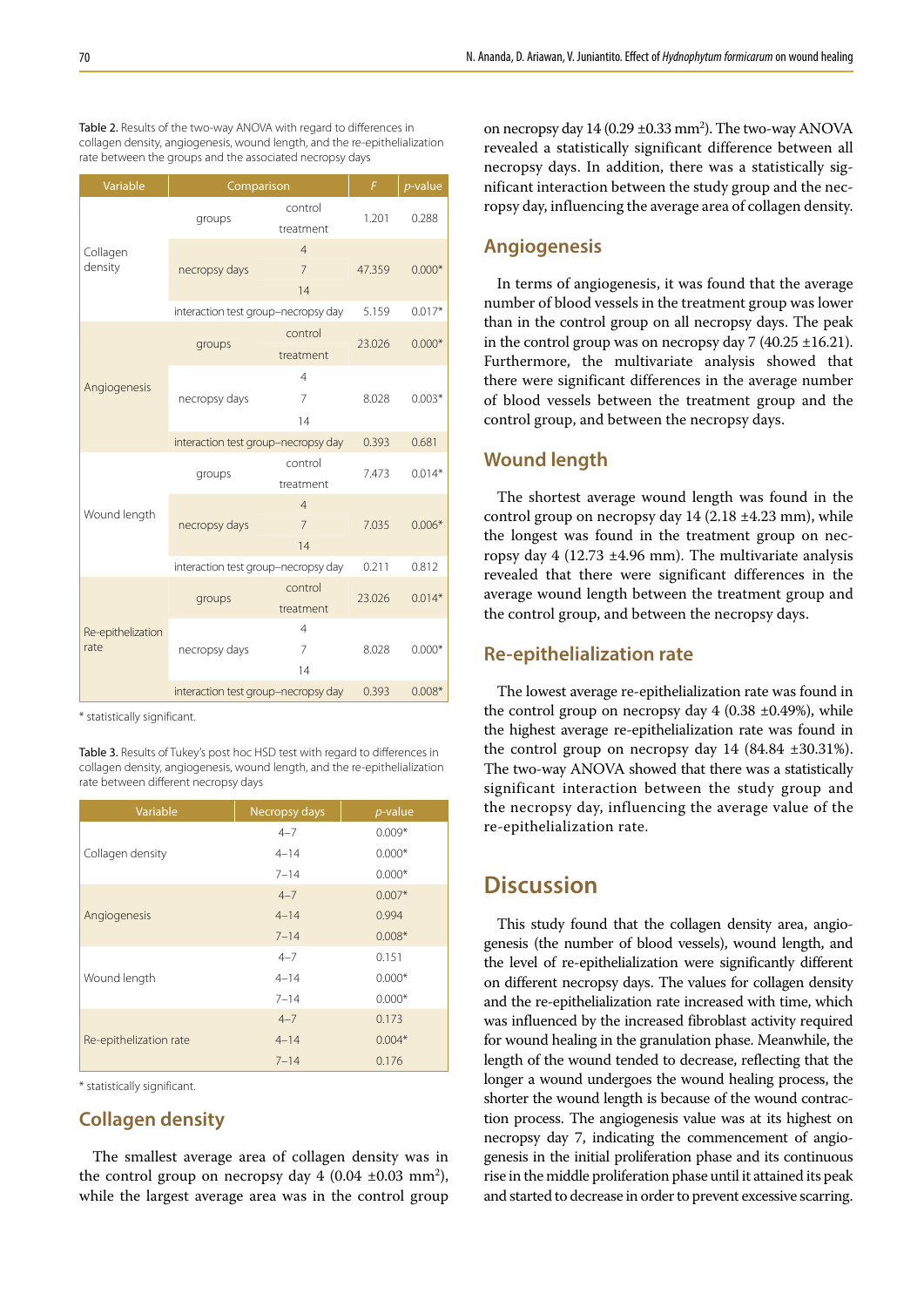A study conducted by Ismardianita et al. found that the oral administration of the *Hydnophytum formicarum* plant extract had an inversely proportional relationship with the number of macrophages in the inflammatory phase of wound healing after tooth extraction.<sup>9</sup> Macrophages play an important role in the secretion of cytokines to attract fibroblasts that become an essential component in the proliferation phase.<sup>10</sup> As already known, fibroblasts are responsible for important actions that support wound healing, such as the production of collagen, angiogenesis, wound contraction, and re-epithelialization. However, these activities can cause the formation of scar tissue if they occur excessively.4 Previous studies determined that decreasing the number of macrophages in the inflammatory phase could be correlated with the suppressed fibroblast activities.<sup>9,10</sup>

A study conducted by Velanita et al. found that the administration of the *Hydnophytum formicarum* plant extract orally at a dose of 4.65 mg was able to significantly increase the production of collagen fibers in wound healing in the oral cavity after tooth extraction.<sup>11</sup> This is in contrast to the results of the present study, which indicated that collagen density in the control and treatment groups did not present significantly different values, although there was a statistically significant interaction between the use of the extract and the necropsy day, affecting collagen density. This interaction indicates that the *Hydnophytum formicarum* plant extract may change the value of collagen density when used for 14 days. Differences between the results of the present collagen density analysis and previous studies are probably related to the choice of tissue morphometric analysis. In this study, a quantitative method was employed, using the image processing software, whereas previous research used qualitative analyses, which tend to be more subjective.12 Another potential cause of differences between the present study and previous research is the concentration of the administered extract; in the current study, pure extract without dilution was used. Moreover, the extract was applied topically, whereas in previous studies, it was administered orally.<sup>9,11</sup>

With regard to angiogenesis, this study indicates that the topically applied *Hydnophytum formicarum* plant extract can significantly reduce angiogenesis that occurs during the early, middle and late proliferation phases. This result is consistent with research by Ismardianita et al., who concluded that the oral administration of the *Hydnophytum formicarum* plant extract at a dose of 6.2 mg was able to significantly reduce angiogenesis in the proliferation phase.<sup>9</sup> By contrast, research conducted by Putri and Ismardianita found that the orally administered *Hydnophytum formicarum* plant extract at a dose of 4.65 mg was able to significantly increase angiogenesis.13 Wound healing with minimal to no scarring occurs in the oral mucosa and the fetal skin in the uterus, presenting less angiogenesis as compared to wound healing in the skin; however, the capillaries become mature more rapidly. Many new capillaries in the healing wounds in the skin do not function effectively.14 Histopathologically, less angiogenesis was observed in the treatment group in this study, but the blood vessels were more mature (Fig. 2).

Several clinical studies have concluded that excessive angiogenesis is associated with the formation of keloids. In addition, previous animal studies suggested that the partial inhibition of angiogenesis resulted in less hypertrophic scarring.14 This effect occurs because of the presence of pericytes that stabilize the newly formed blood vessels. Therefore, the extent of angiogenesis parallels the number of pericytes. Pericytes play a role in myofibroblast transition, which affects the fibrosis process; thus, reducing angiogenesis leads to a decrease in the number of pericytes and suppresses the formation of excessive scar tissue. $14,15$ 

In the initial proliferation phase in this study, the reepithelialization rate in the treatment group was higher than in the control group. However, in the middle and late proliferation phases, the re-epithelialization rate in the treatment group was lower than in the control group. Statistical analysis determined that the difference in the reepithelialization rate between the control and treatment groups was significant, and that there was a significant interaction between the study group and the necropsy



Fig. 2. Histopathological observation of angiogenesis on necropsy day 7 A – treated group; B – control group.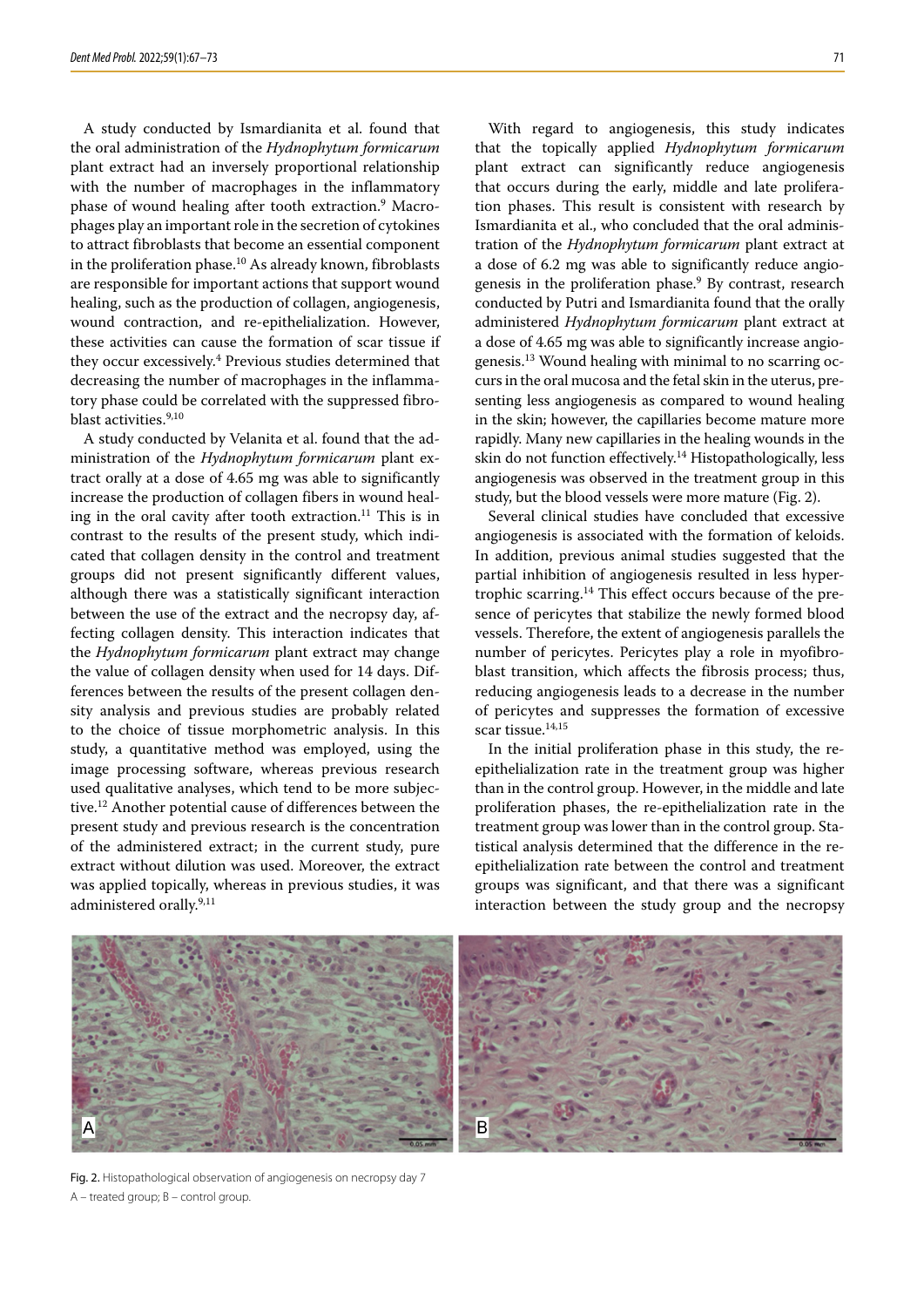day, influencing the re-epithelialization rate. The reepithelialization process is closely related to wound length. In this study, the wound length results were inversely proportional to the rate of re-epithelialization. Research on the effect of the *Hydnophytum formicarum* plant extract on re-epithelialization and wound length has not been conducted yet, but based on the prior knowledge of the wound healing process, it can be suggested that the re-epithelialization rate should be directly proportional to fibroblast activities. On the other hand, wound length is inversely proportional to the level of re-epithelialization and fibroblast activities.10 This study concluded that the use of the *Hydnophytum formicarum* plant extract could significantly reduce the re-epithelialization rate if used for a sufficient period of time. Meanwhile, the observation of wound length indicated that the treatment group had significantly greater wound length values throughout the granulation phase. This led to the conclusion that the *Hydnophytum formicarum* plant extract has a significant effect on reducing wound length.

The production of collagen by fibroblasts in a balanced condition plays an important role in wound healing. Collagen deficiency can lead to chronic wounds, resulting in prolonged re-epithelialization, whereas excessive collagen production can lead to hypertrophic scarring.4 The use of hypertrophic scar-preventing agents can have side effects if it is not properly timed. This initial study succeeded in confirming the ability of the *Hydnophytum formicarum* plant extract to suppress factors that cause scar tissue, but it was accompanied by a decrease in the re-epithelialization rate, which affected wound length. Therefore, further research is needed on this plant extract with different application times in the wound healing phase. One example of a wound care agent that is used topically to prevent scarring is silicone gel. The application of silicone gel is carried out when the wound has undergone full epithelialization, since it is considered that the material has an unfavorable effect if it is applied on an open wound.<sup>16</sup>

The systemic use of active ingredients administered via the oral route or with an intravenous injection has several drawbacks, such as toxicity on other organs, and requires higher doses to achieve a therapeutic effect. On the contrary, the advantage of the topical use of active ingredients consists in their continuous application while preventing them from being metabolized hepatically and in the gastrointestinal tract.<sup>17</sup> Based on these reasons, this study was conducted using active ingredients administered topically.

As reported in previous studies, the use of antibiotics and analgesics can influence the wound healing process. Antibiotics can suppress interleukin 1 beta (IL-1β), C-C motif chemokine ligand 2 (CCL2) and interferon alpha/ beta (IFN- $\alpha/\beta$ ), thereby leading to slower wound healing. Studies on the effect of non-steroidal anti-inflammatory drugs (NSAIDs) on wound healing provided conflicting results, yet the role of NSAIDs in inhibiting the COX pathway, which is related to the proliferation phase,

is undeniable. Antibiotics and analgesics were not used in this study to prevent bias. In general, this study demonstrated normal morphology in the wound healing process in both groups. Also, there were no signs of secondary infection in any of the rats.

## **Conclusions**

The topical use of the *Hydnophytum formicarum* plant extract affected the formation of scar tissue, as demonstrated by the positive area of collagen, the extent of angiogenesis, wound length, and the re-epithelialization rate in the early, middle and final granulation phases. The inhibition of angiogenesis through the application of *Hydnophytum formicarum* was probably related to the formation of scar tissue in the wound. However, the plant extract showed the ability to reduce the re-epithelialization rate, which affected wound length. Accordingly, further research is needed on this plant extract with different application times in the wound healing phase to achieve an optimal anti-scar tissue effect with minimal unwanted complications.

### **Ethics approval and consent to participate**

The experiment was approved by the Ethics Committee of the Faculty of Medicine, University of Indonesia (protocol No. 20-07-0783), as well as Dr. Cipto Mangunkusumo National Central Public Hospital, Jakarta, Indonesia.

### **Data availability**

The datasets generated and/or analyzed during the current study are available from the corresponding author on reasonable request.

### **Consent for publication**

Not applicable.

#### **ORCID iDs**

Nissia Ananda https://orcid.org/0000-0003-2445-1618 Dwi Ariawan **b** https://orcid.org/0000-0001-6407-4576 Vetnizah Juniantito https://orcid.org/0000-0002-0456-0844

#### **References**

- 1. Kibe T, Koga T, Nishihara K, et al. Examination of the early wound healing process under different wound dressing conditions. *Oral Surg Oral Med Oral Pathol Oral Radiol*. 2017;123(3):310–319. doi:10.1016/j.oooo.2016.10.023
- 2. Khezri K, Farahpour MR, Rad SM. Accelerated infected wound healing by topical application of encapsulated rosemary essential oil into nanostructured lipid carriers. *Artif Cells Nanomed Biotechnol*. 2019;47(1):980–988. doi:10.1080/21691401.2019.1582539
- 3. Wang P, Shu B, Xu Y, et al. Basic fibroblast growth factor reduces scar by inhibiting the differentiation of epidermal stem cells to myofibroblasts via the Notch1/Jagged1 pathway. *Stem Cell Res Ther*. 2017;8(1):114. doi:10.1186/s13287-017-0549-7